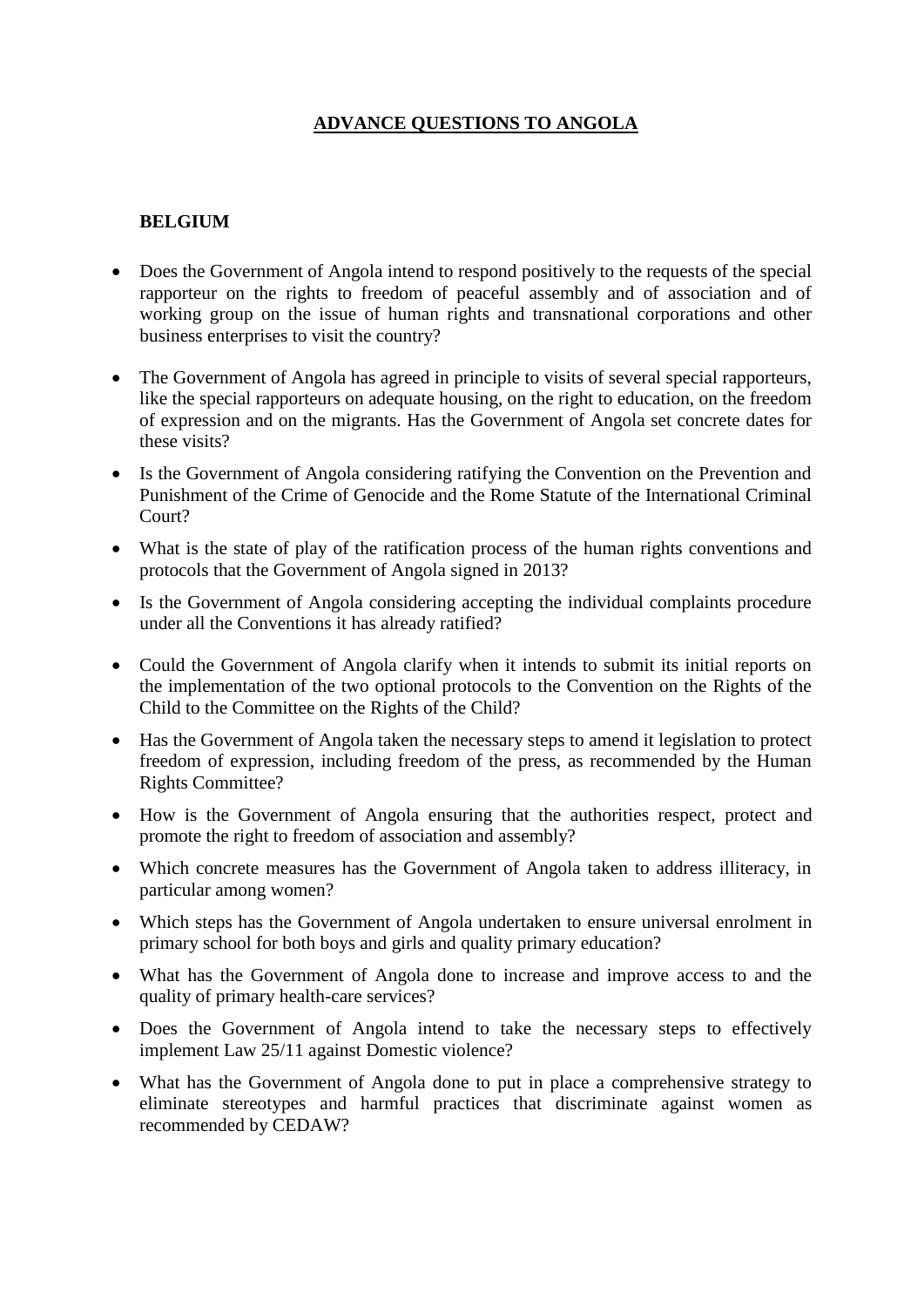## **CZECH REPUBLIC**

- Does the Government of Angola consider issuing a standing invitation to the UN human rights Special Procedures?
- When will the Government of Angola ratify the Convention against Torture and Other Cruel, Inhuman or Degrading Treatment or Punishment and its Optional Protocol following the signature of these documents in 2013?
- How is the Government going to react to several reports on the use of excessive force by members of the state security forces especially against human rights defenders, journalists and migrants?
- What measures is the Government of Angola taking to improve the situation of migrants in the country and to secure their human rights? How does the Government tackle the problem of alleged sexual violence against female migrants?
- How does the Government of Angola intend to improve the protection of freedom of media including the abolition of censorship and protection of journalists against attacks and harassment?

## **GERMANY**

- Despite its acceptance during the first UPR in 2010 of the recommendation to strengthen efforts to prevent arbitrary detention, excessive use of force during public assemblies, arbitrary arrest and detention as well as acts of torture and ill-treatment against individuals in detention by police and security forces still occur. How does the government ensure that the freedom of assembly is respected and that thorough, credible and impartial investigations into all allegations of abuse by members of the security forces take place? And if a violation is found, what steps are taken against the perpetrating individuals or institutions?
- During the 2010 review, Angola accepted three recommendations in relation to human rights defenders, committing in particular to their protection and the protection of journalists. However, human rights NGOs again and again face problems with their registration, making their work difficult. Journalists complain of being subject to increased intimidation and harassment. What steps has the government taken to ensure the safety of journalists? Are organizations that exist only in one province also invited to participate in the "Council for the official hearing and social consultation" (Conselho de Auscultaçăo e Concertaçăo Social (CACS))?
- Over the past years, large-scale evictions have taken place. Angola has accepted recommendations to take necessary measures to ensure that eviction is a last resort, to adopt legislation and guidelines that define the relevant circumstances and safeguards for the enforcement of the eviction, as well as the provision of necessary assistance to evicted persons. What steps has the government taken to ensure that these recommendations are realized? To what extent has the goal to build 1 million new accommodations been carried out, and how is access to this new housing space ensured?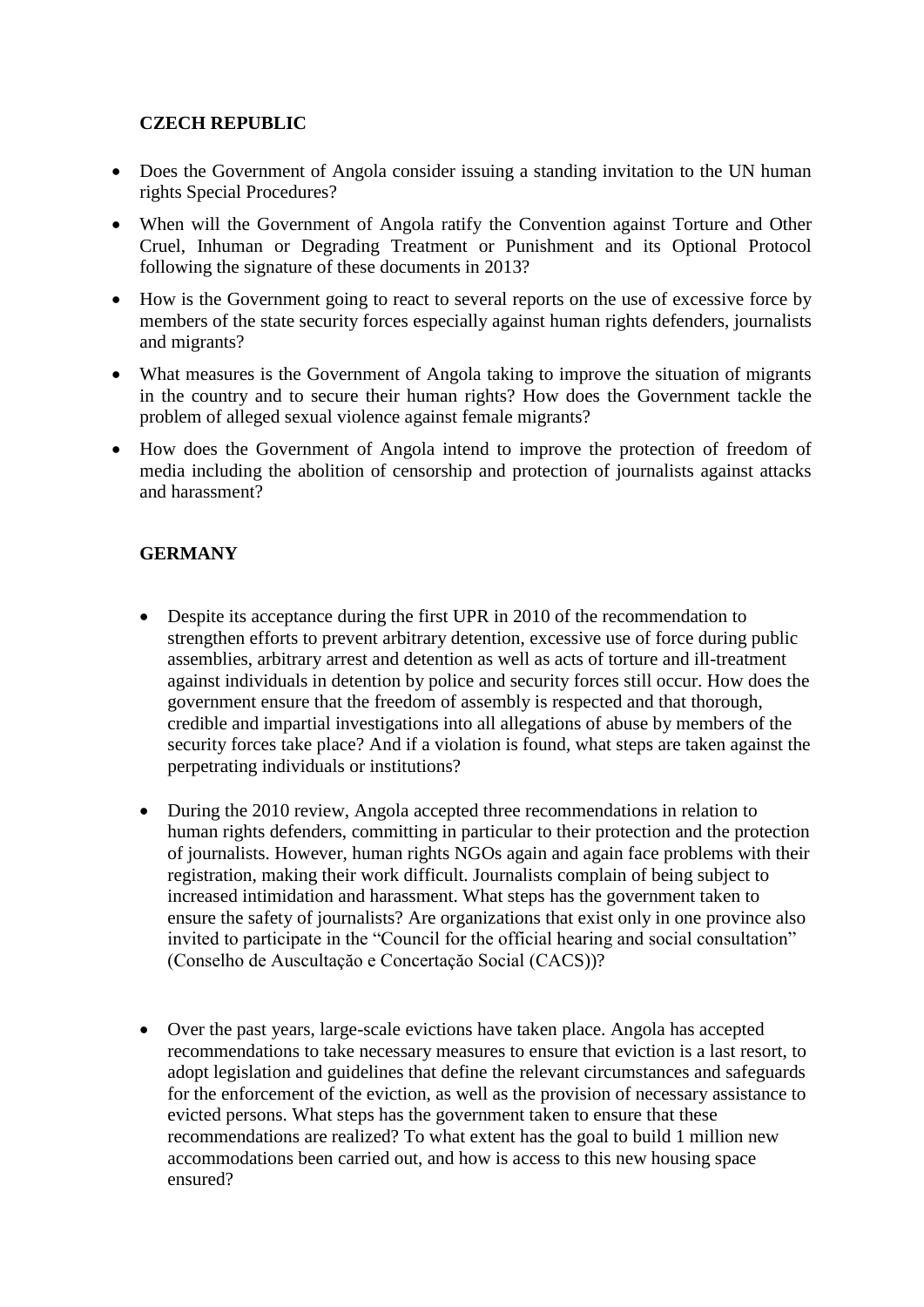#### **NETHERLANDS**

- Whilst recognizing the efforts made in human rights training for the police and security forces, will the Government of Angola take the appropriate measures to address concrete cases of violence and abuse by the police? And is the Government of Angola prepared to introduce a comprehensive Plan of Action, including the investigation, prosecution and punishment of those responsible, with the aim of eliminating such abuses?
- What measures will the Government of Angola take to address violence and discrimination on the basis of sexual orientation or gender identity?
- Is the government of Angola planning to accede to the Rome Statute of the International Criminal Court (ICC) and fully align its national legislation with this Statute by incorporating provisions to cooperate promptly and fully with the International Criminal Court and to investigate and prosecute genocide, crimes against humanity and war crimes effectively before its national courts, and accede to the Agreement on Privileges and Immunities of the Court (APIC)?

#### **SWEDEN**

- What concrete measures is the Government of Angola taking to prevent cases of human rights violations by the police and the security forces?
- What concrete measures are the authorities taking in order to end the extensive suppression of freedom of expression and the press?

### **UNITED STATES OF AMERICA**

- What will the Government of the Republic of Angola (GRA) do going forward to help create an environment where journalists, civil society, trade unionists, and opposition members can operate freely and independently without fear of intimidation, harassment, arbitrary arrest, or torture?
- What government mechanisms are in place to hold security forces and government officials accountable for unlawful killings or sexual violence?
- What reforms does the GRA propose in the judiciary to help ensure that credible investigations into allegations of unlawful killings by security forces occur?